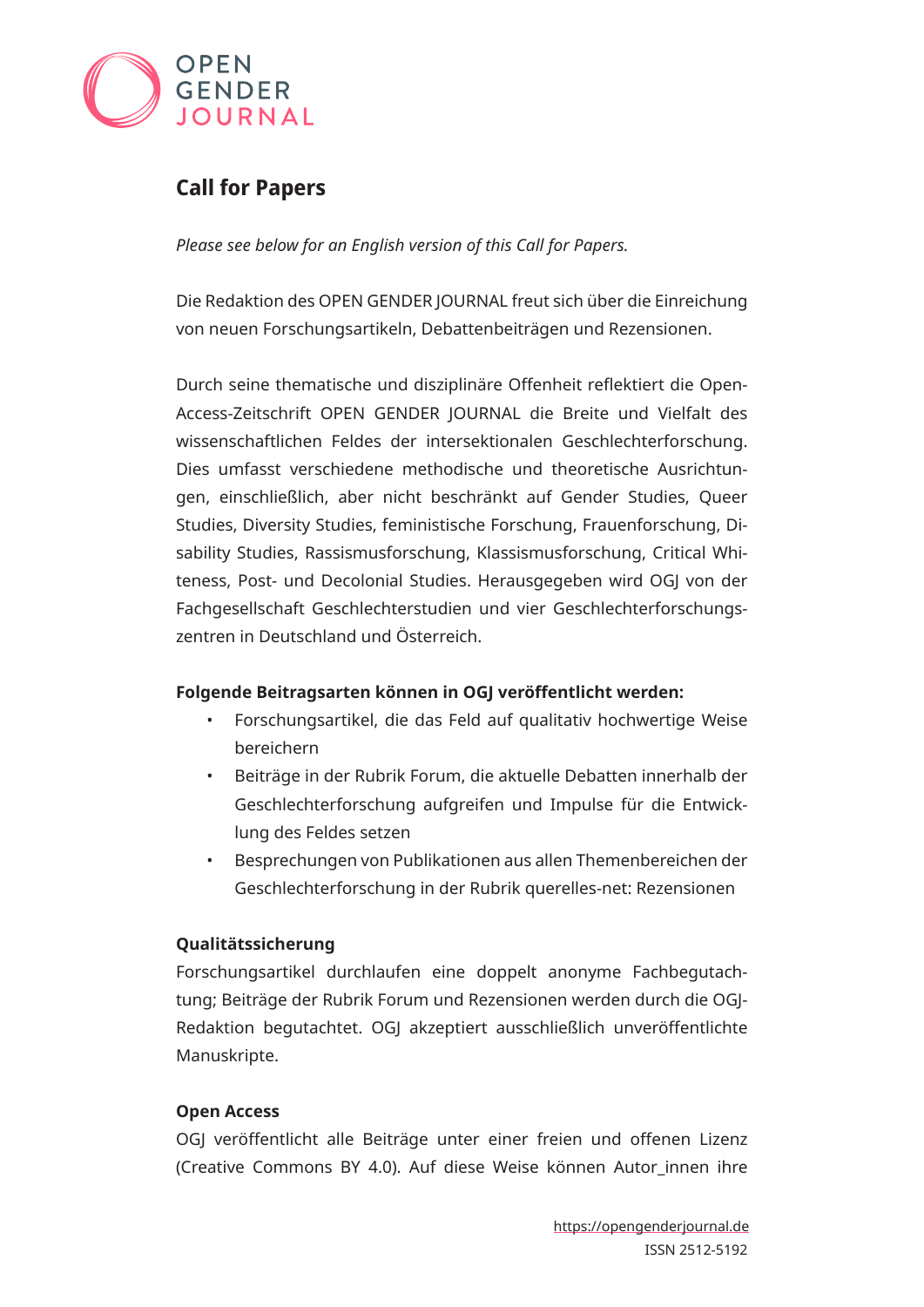

Arbeit weltweit frei zugänglich machen und zugleich etwaige Fördervorgaben zur freien Veröffentlichung von Projektergebnissen erfüllen. OGJ setzt auf transparente Redaktionsprozesse, verzichtet vollständig auf Publikationsgebühren und nutzt die neuesten Möglichkeiten elektronischen Publizierens. Beiträge erscheinen fortlaufend.

#### **Beiträge einreichen**

Forschungsartikel in deutscher und englischer Sprache können jederzeit über die Website der Zeitschrift eingereicht werden (full paper submission; max. 50.000 Zeichen): [https://opengenderjournal.de/about/submissions](mailto:https://opengenderjournal.de/about/submissions?subject=)

Für Rezensionsanfragen und Vorschläge für die Rubrik Forum kontaktieren Sie bitte vorab die Redaktion. Bitte beachten Sie die formalen Richtlinien im Styleguide:<https://opengenderjournal.de/styleguide>

Wir freuen uns auf Ihre Beiträge,

Die Redaktion des Open Gender Journals [redaktion@opengenderjournal.de](mailto:redaktion%40opengenderjournal.de?subject=)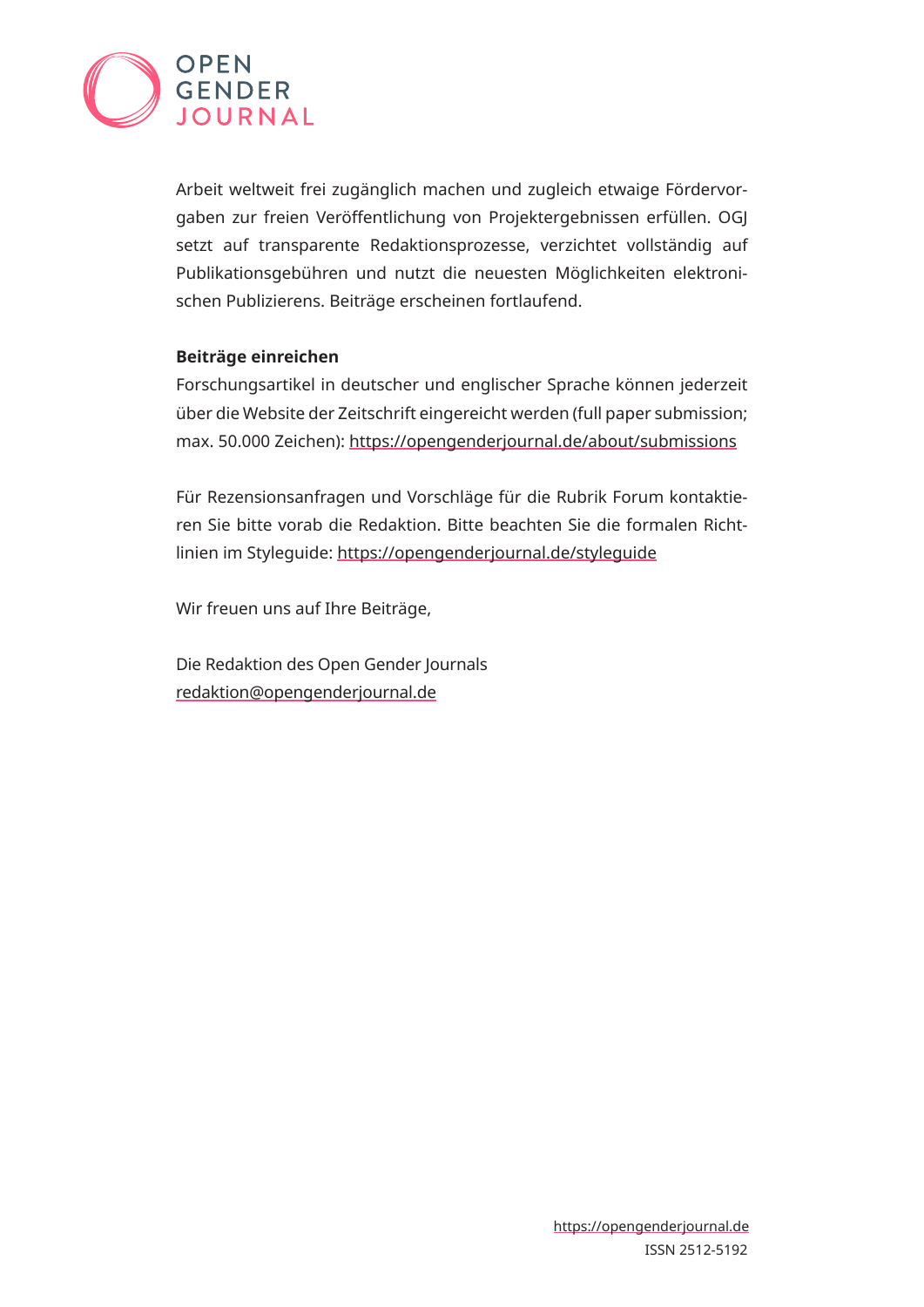

## **Call for Papers**

The editorial board of OPEN GENDER JOURNAL welcomes submissions of new research articles, discussion pieces, and reviews.

Through its thematic and disciplinary openness, the open access journal OPEN GENDER JOURNAL reflects the breadth and diversity of the scholarly field of intersectional gender studies. This encompasses various methodological and theoretical orientations, including but not limited to gender studies, queer studies, diversity studies, feminist studies, women's studies, disability studies, racism studies, classism studies, critical whiteness, postand decolonial studies. OGJ is published by the German Gender Studies Association (Fachgesellschaft Geschlechterstudien) in collaboration with four gender research centers in Germany and Austria.

## **OGJ publishes academic contributions in three sections:**

- Research articles that enrich the field in a high quality way.
- Contributions in the Forum section that address current debates within gender studies and provide impulses for the development of the field
- Reviews of (recent) publications from all areas of gender studies in the querelles-net section

## **Quality control**

Research articles undergo a double-blind peer review process; contributions to the sections Forum and querelles-net are reviewed by the OGJ editorial staff. OGJ accepts only unpublished manuscripts.

#### **Open Access**

OGJ publishes all contributions under a free and open license (Creative Commons BY 4.0). In this way, authors can make their work freely available worldwide and at the same time fulfill any funding requirements for the accessible publication of research. OGJ relies on transparent editorial processes, waives publication fees entirely, and uses the latest electronic publishing technologies. OGJ publishes contributions on a rolling basis.